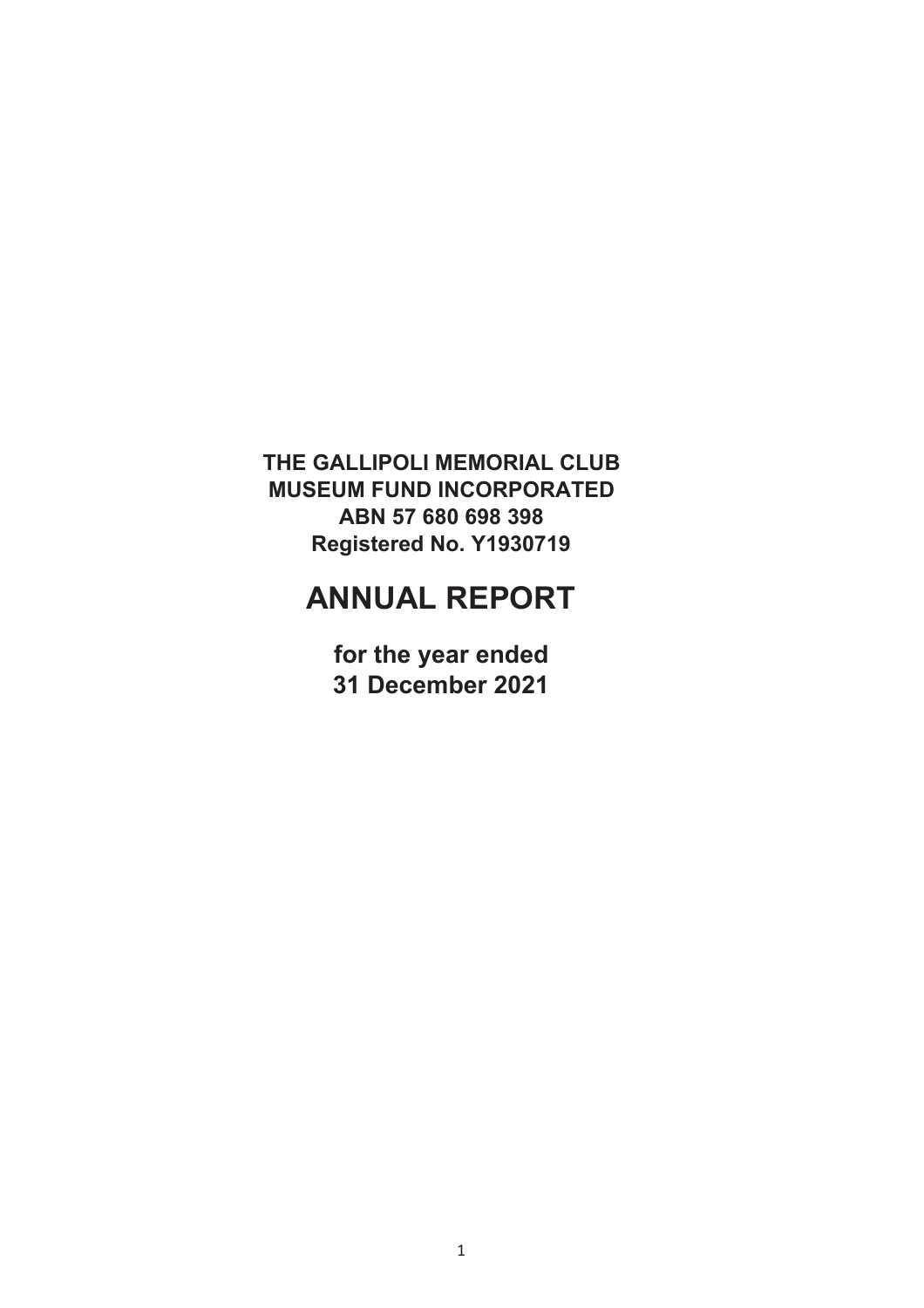### **NOTICE OF ANNUAL GENERAL MEETING**

### **Thursday 21 April 2022**

# **Cnr. Castlereagh Street and Martin Place, Sydney AGENDA To be held at Conference Room, Level 2 Commencing at 12 noon The Commercial Travellers' Association of NSW**

- **1 Open Meeting**
- **2 Apologies**
- **3 Confirmation of Minutes of Previous Annual General Meeting**
- **4 Business arising out of Minutes**
- **5 To receive and, if thought fit, adopt the report of the Committee Members and the audited Financial Accounts for the year ended 31st December 2021**
- **6 Appointment of Committee Members**
- **7 Appointment of Auditor**
- **8 Special Resolution to amend the Rules of the Fund, changing the association's name to The Gallipoli Memorial Club Museum Fund Inc.**

"That the Rules of The Gallipoli Memorial Club Museum Fund Incorporated, be amended as follows:

That Rules 1 and 2 be amended by deleting the word 'Incorporated' and inserting in lieu thereof 'Inc.'."

**9 To deal with any other business that the meeting may approve, of which due notice has been given.**

By order of the Committee

found foot

*DAVID SCOTT,* Secretary 16 March 2022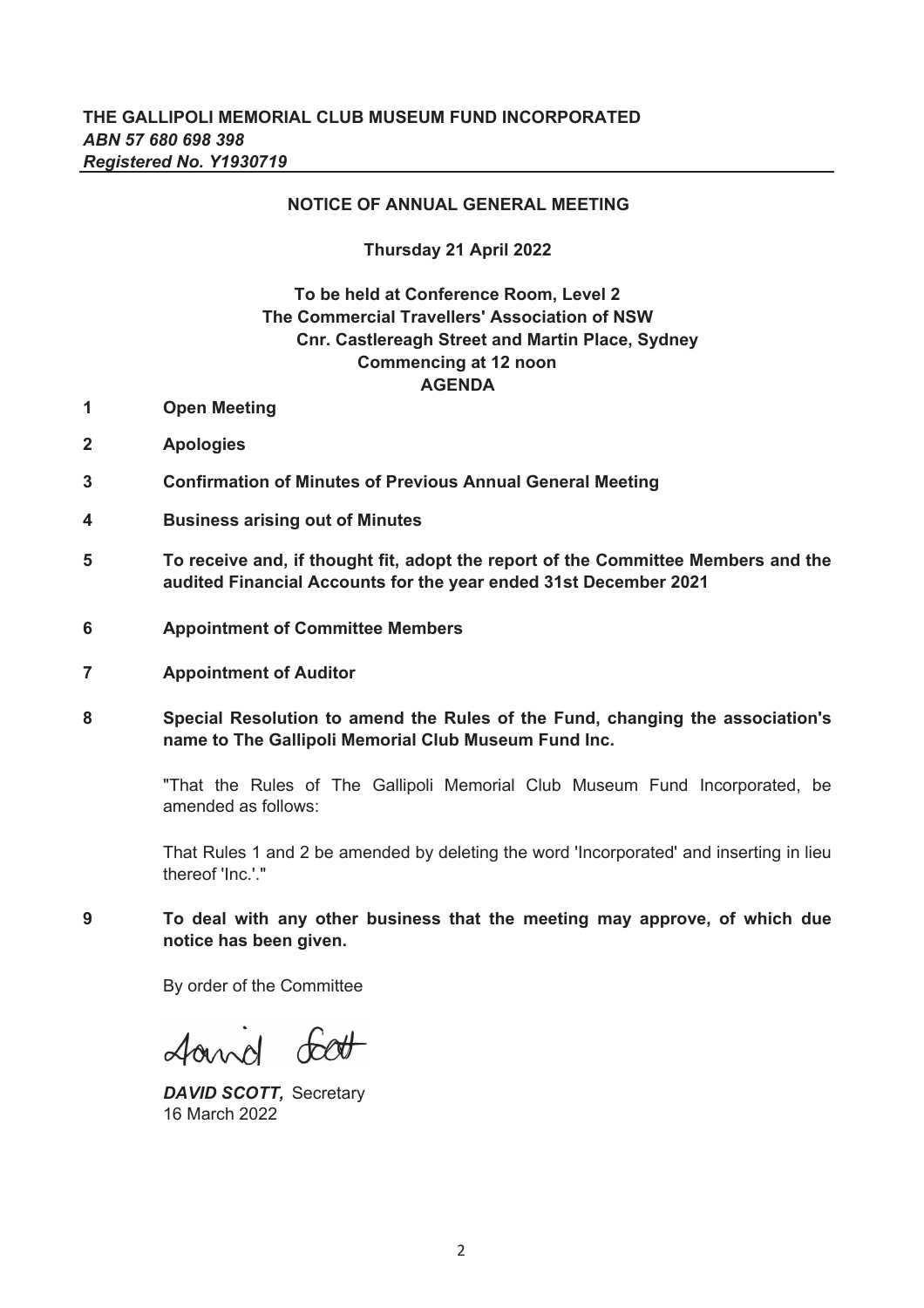# **AGENDA (CONTINUED)**

# **EXPLANATORY MESSAGES TO MEMBERS**

# **AGENDA ITEM 8**

A brief explanation of the proposed amendments to the Rules is set out below:

Rules 1 and 2 – the amendment will abbreviate the word Incorporated in the name of the association to 'Inc.'.

# **NOTE TO MEMBERS**

All members are entitled to attend the Annual General meeting.

To be passed, the Special Resolution must receive votes in its favour from not less than threequarters (75%) of the members who vote in person at the meeting.

The Management Committee recommends the Special Resolution to the meeting.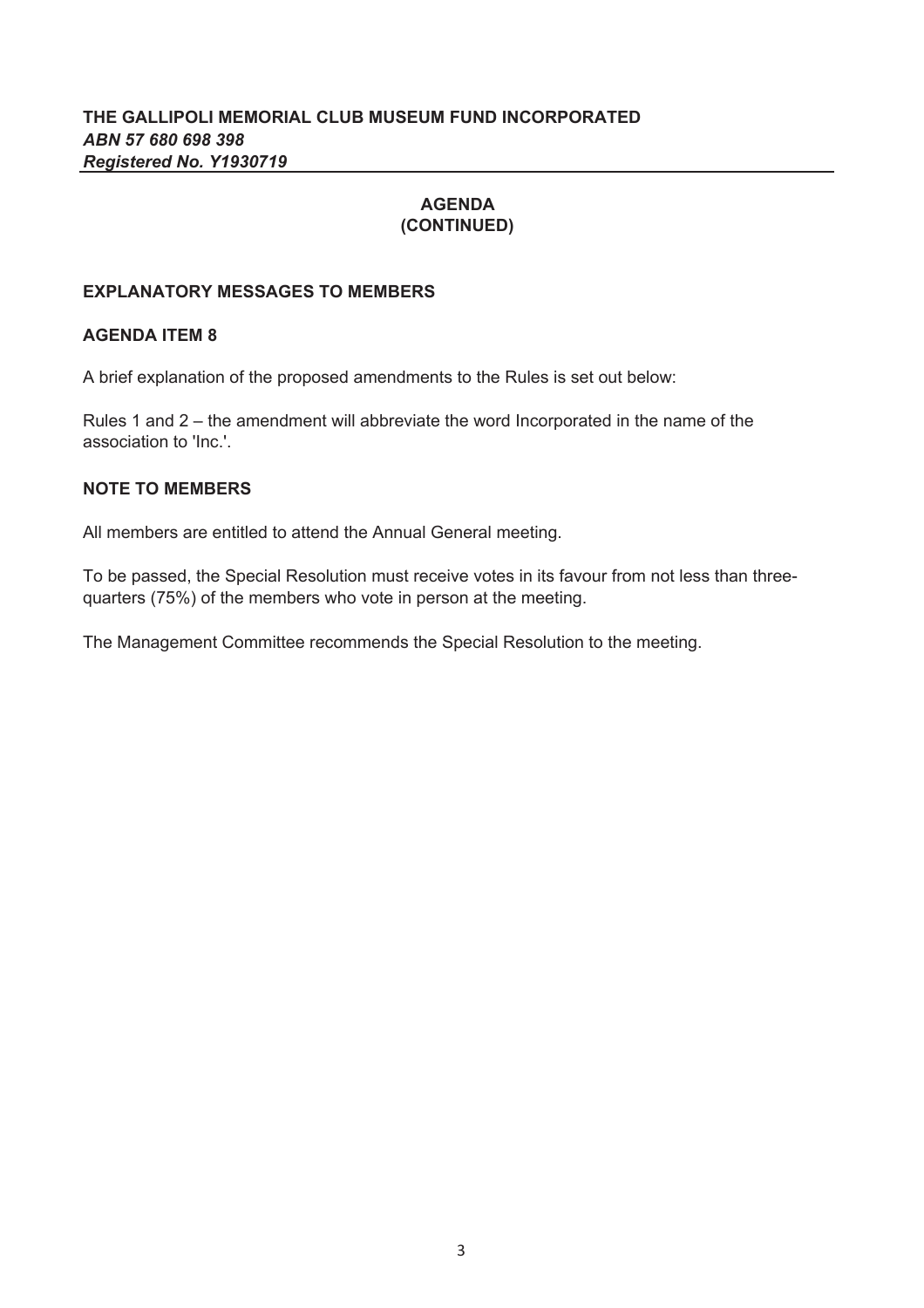# **ANNUAL REPORT FOR THE YEAR ENDED 31 December 2021**

**Page**

| Notice of Meeting                                          | 2  |
|------------------------------------------------------------|----|
| Agenda                                                     | 2  |
| <b>Committee Members' Report</b>                           | 5  |
| Lead Auditor's Independence Declaration                    | 8  |
| <b>Independent Auditors' Report</b>                        | 9  |
| <b>Committee Members' Declaration</b>                      | 12 |
| <b>Financial Report</b>                                    |    |
| Statement of Profit or Loss and Other Comprehensive Income | 13 |
| <b>Statement of Financial Position</b>                     | 14 |
| <b>Statement of Changes in Members' Funds</b>              | 15 |
| <b>Statement of Cash Flows</b>                             | 16 |
| Notes to the Financial Statements                          | 17 |

The financial report covers The Gallipoli Memorial Fund Museum Fund Incorporated as an individual entity. The financial report is presented in the Australian currency.

The financial report was authorised for issue by the committee members on 16 March 2022. The Gallipoli Memorial Fund Museum Fund Incorporated has the power to amend and reissue the financial report.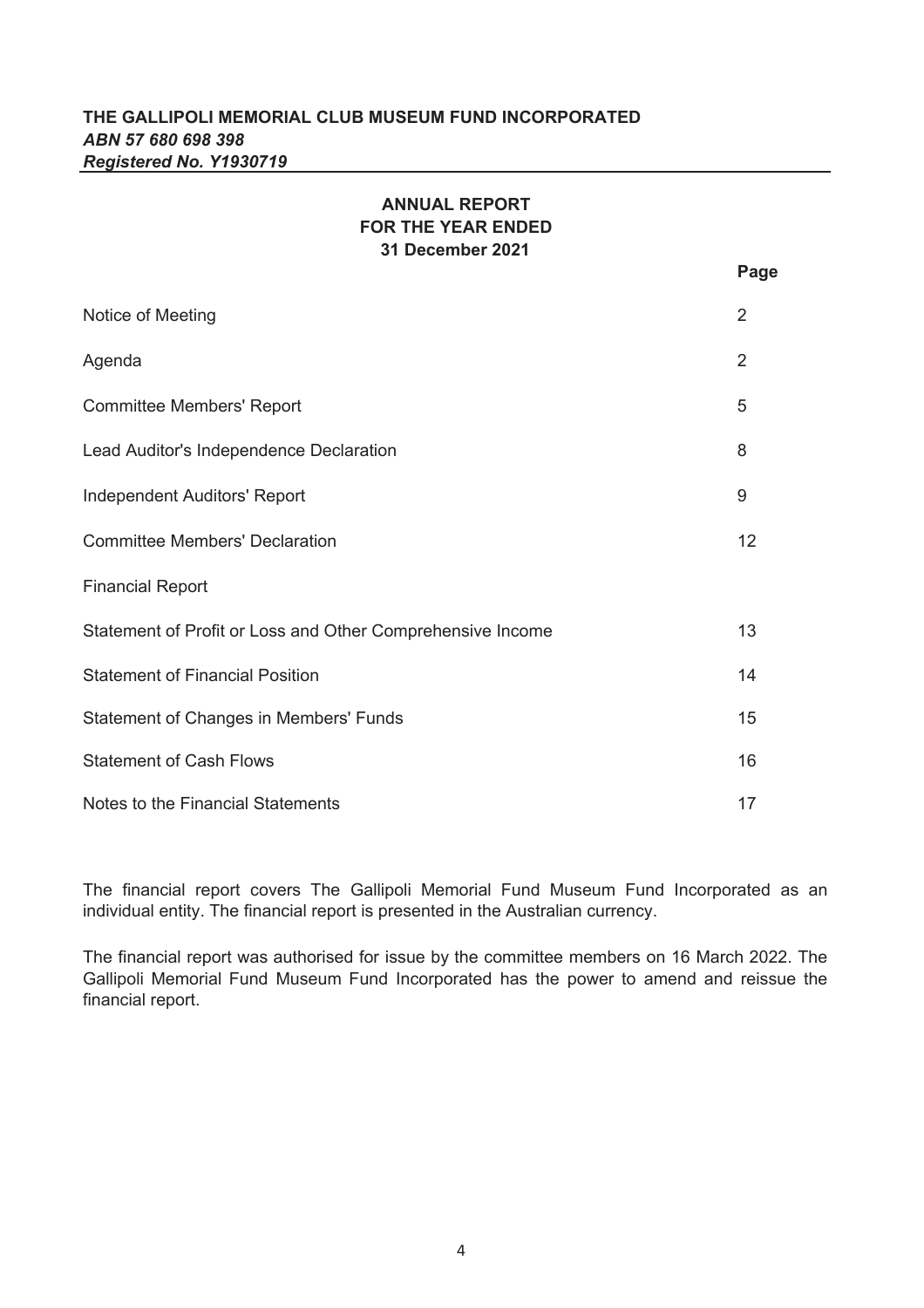### **COMMITTEE MEMBERS' REPORT**

The committee members of The Gallipoli Memorial Club Museum Fund Incorporated (the "Fund") present their report together with the financial report for the year ended 31 December 2021, and the auditor's report thereon.

#### **1 COMMITTEE MEMBERS**

The names of the committee members of the Fund who held office at any time during or since the financial year are:

### **Committee Member**

Codd, Edward Daryl Brogan, John Dominic Ford, David Radcliffe Robertson, John William **Retired Public Servant** Hanchard, Gregory William **Retired Public Servant** Higgins, Marc **Company Director** Ware, Stephen Leonard **Company Director** Company Director Heathwood, Scott William James Tetley, Glenn

Stockbroker Company Director **Particular Solicitor** Company Chairman Company Director

### **2 PRINCIPAL ACTIVITY**

The principal activity of the Fund during the financial year was the acquisition and preservation of museum memorabilia.

The Fund established a Museum Development Fund during the 2020 year. The funds available will be utilised for the acquisition and preservation of museum memorabilia and the establishment of a Gallipoli Museum at 12 Loftus Street, Sydney.

Otherwise, there was no significant change in the nature of this activity during the financial year.

#### **3 ANZAC CENTENARY PROJECTS**

The major Anzac Centenary projects undertaken by the Fund have enabled it to acquire:

\* a unique collection of art demonstrating the approach and thinking that artists have embarked upon in interpreting those qualities of humanity exhibited during the 1915 conflict on the Gallipoli Peninsula; and

\* an outstanding collection of bronze busts of the Anzac soldiers awarded the Victoria Cross for heroic service conduct at Gallipoli.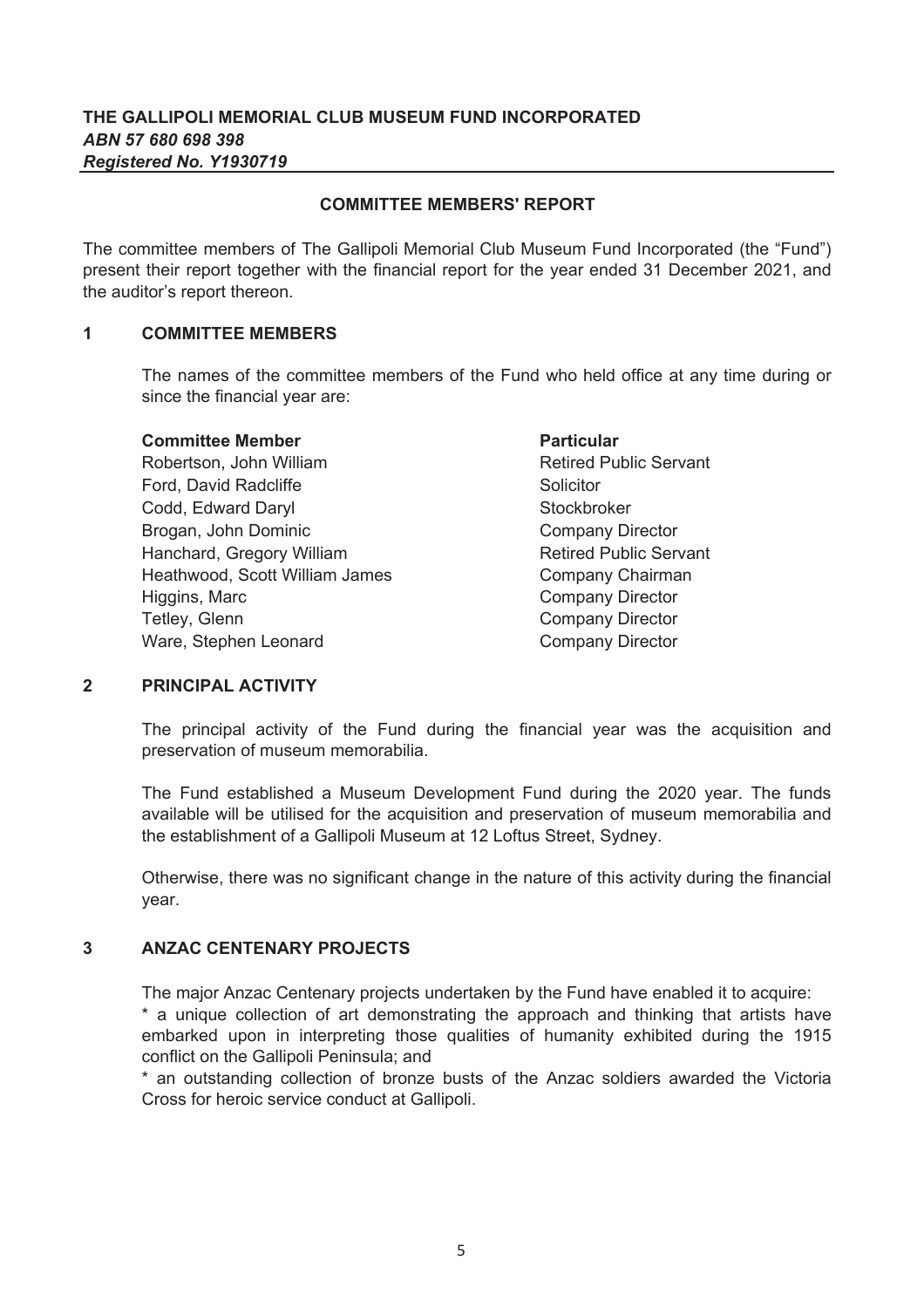### **COMMITTEE MEMBERS' REPORT**

#### **3 ANZAC CENTENARY PROJECTS (CONTINUED)**

The Fund's collections are of significance and considerable value. Whilst the Fund has limited opportunities to exhibit these collections at present, they are available for loan. From time to time paintings from the art collection and bronze busts are lent for exhibitions in art galleries and at other locations throughout Australia.

Arrangements have been made for a selection of paintings from the 2022 Gallipoli Art Prize competition to be displayed at the Cleland Bond Store, 33 Playford Street in The Rocks.

#### **4 REVIEW AND RESULTS OF OPERATIONS**

During the year, the Fund continued to engage in its principal activity. The Fund's results for the year ended 31 December 2021 were:

i. a deficit of \$15,302 (2021 \$188,476 surplus); and

ii. a decrement in the investment fair value of \$33,703 (2021: \$57,838 increment).

The continuing success of the Gallipoli Art Prize competition is most encouraging with another successful competition in 2022.

The Fund is a tax exempt body.

#### **5 DIVIDENDS**

The Constitution prohibits the payment of dividends to members of the Fund.

### **6 STATE OF AFFAIRS**

No significant changes in the state of affairs of the Fund occurred during the financial year.

#### **7 EVENTS SUBSEQUENT TO BALANCE DATE**

The Fund is in the initial stages of developing options for the establishment of a Gallipoli Museum for the basement of a stratum unit at 12 Loftus Street. The members will be kept informed as this matter progresses during 2022.

Otherwise, no matter or circumstances have arisen since the end of the financial year which significantly affects the operations of the Fund, the results of those operations, or the state of affairs of the Fund in financial years subsequent to the financial year ended 31 December 2021.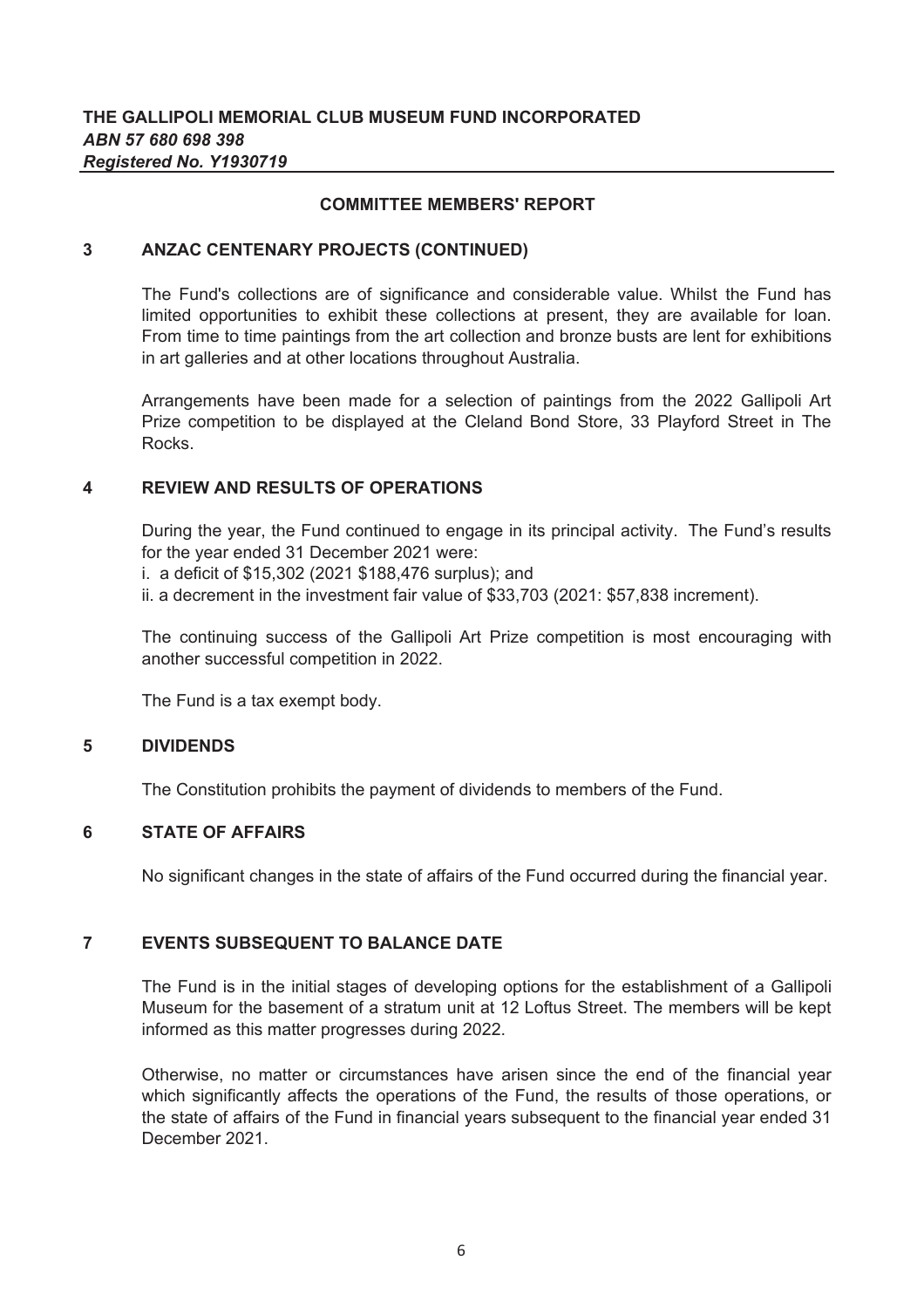### **COMMITTEE MEMBERS' REPORT**

### **(CONTINUED)**

#### **8 LIKELY DEVELOPMENTS**

The Fund will continue to pursue its principal activity and seek to generate a surplus. Based on current information, it is anticipated that the Fund will obtain access to a stratum unit at 12 Loftus Street during 2022. The Fund has engaged consultants to:

- undertake interior design services as a preliminary step in the planning process to prepare and lodge a Development Application with Council;

- and prepare a Museum Plan.

It is not expected that the results in future years will be adversely affected by the continuation of these operations.

#### **9 COMMITTEE MEMBERS MEETINGS**

The number of meetings held and number of meetings attended by each of the committee members of the Fund during the financial year are listed below:

| <b>Committee Member</b> | <b>Period as a Committee</b><br><b>Member</b> | <b>Meetings</b><br><b>Attended</b> | <b>Meetings Eligible</b><br>to Attend |
|-------------------------|-----------------------------------------------|------------------------------------|---------------------------------------|
| J W Robertson           | 24.09.2013 to Present                         | 13                                 | 13                                    |
| E D Codd                | 16.04.1997 to Present                         | 13                                 | 13                                    |
| J D Brogan              | 19.04.2000 to Present                         | 13                                 | 13                                    |
| G Tetley                | 07.04.2004 to Present                         | 4                                  | 13                                    |
| D R Ford                | 17.12.2009 to Present                         | 8                                  | 13                                    |
| S Heathwood             | 25.06.2013 to Present                         | 11                                 | 13                                    |
| G Hanchard              | 21.02.2018 to Present                         | 13                                 | 13                                    |
| M Higgins               | 19.04.2017 to Present                         | 13                                 | 13                                    |
| S L Ware                | 15.04.1992 to Present                         | 12                                 | 13                                    |

### **Signed in accordance with a resolution of the committee members**

for fatules

**J W Roberton,** *Committee Member* 16 March 2022

**RooCol** 

**D R Ford,** *Committee Member*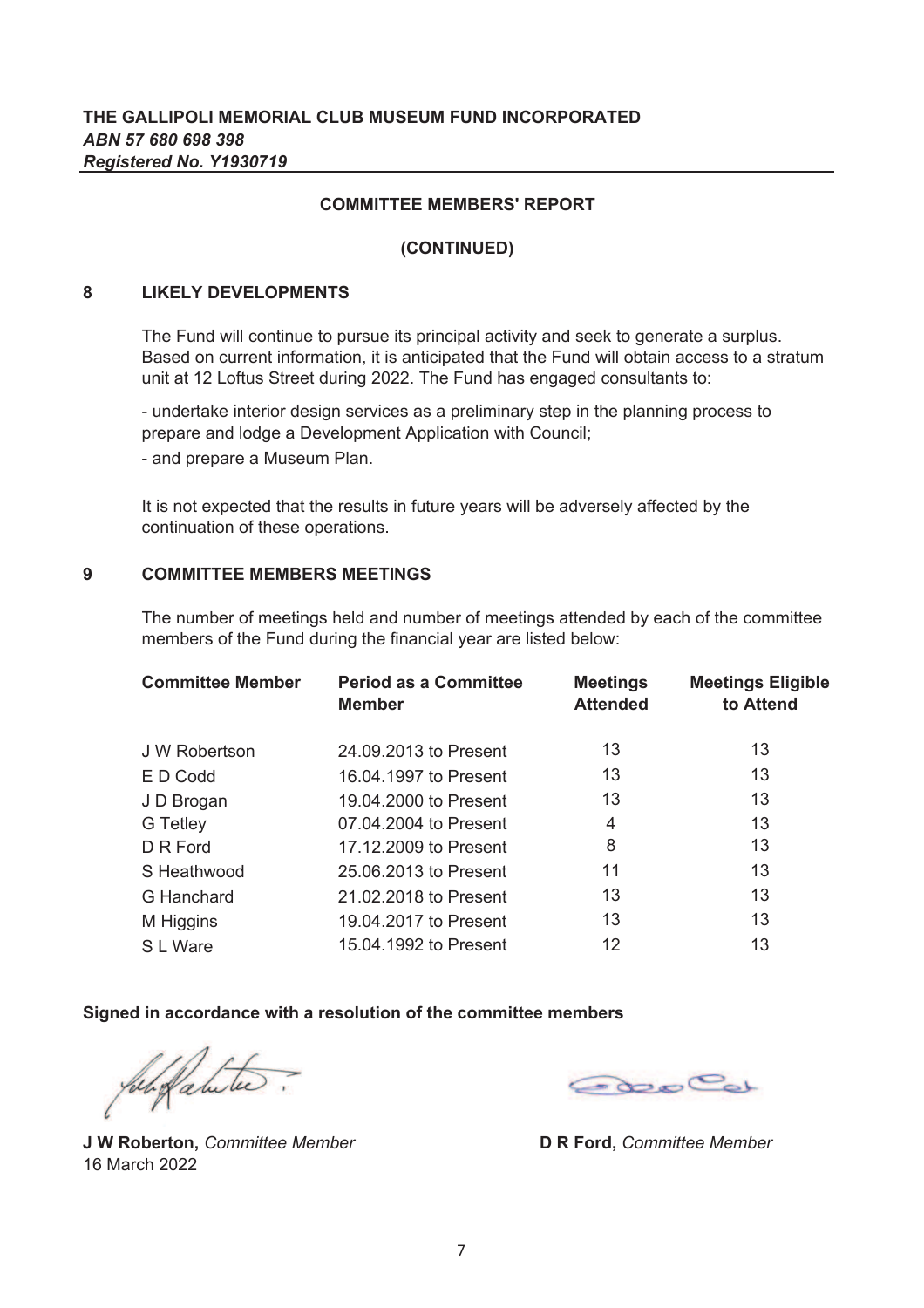

**Nexia Sydney Audit Pty Ltd** Level 16, 1 Market Street Sydney NSW 2000 PO Box H195 Australia Square NSW 1215 p +61 2 9251 4600 +61 2 9251 7138 e info@nexiasydney.com.au w nexia.com.au

To the Committee Members of The Gallipoli Memorial Club Museum Fund Incorporated

# **Auditor's Independence Declaration under Subdivision 60-40 of the Australian Charities and Not-For-Profits Commission Act 2012**

In accordance with Subdivision 60-40 of the Australian Charities and Not-for-profits Commission Act 2012, I am pleased to provide the following declaration of independence to the Committee Members of The Gallipoli Memorial Club Museum Fund Incorporated.

I declare that to the best of my knowledge and belief, during the year ended 31 December 2021 there have been no contraventions of the auditor independence requirements as set out in any applicable code of professional conduct in relation to the audit.

Yours sincerely

**Nexia Sydney Audit Pty Ltd** 

**Andrew Hoffmann Director** 

**Sydney**  Dated: 16 March 2022

Nexia Sydney Audit Pty Ltd (ABN 77 606 785 399) is a firm of Chartered Accountants. It is affiliated with, but independent from Nexia Australia Pty Ltd. Nexia Australia Pty Ltd is a member of Nexia International, a leading, global network of independent accounting and consulting firms. For more information please see www.nexia.com.au/legal. Neither Nexia International nor Nexia Australia Pty Ltd provide services to clients.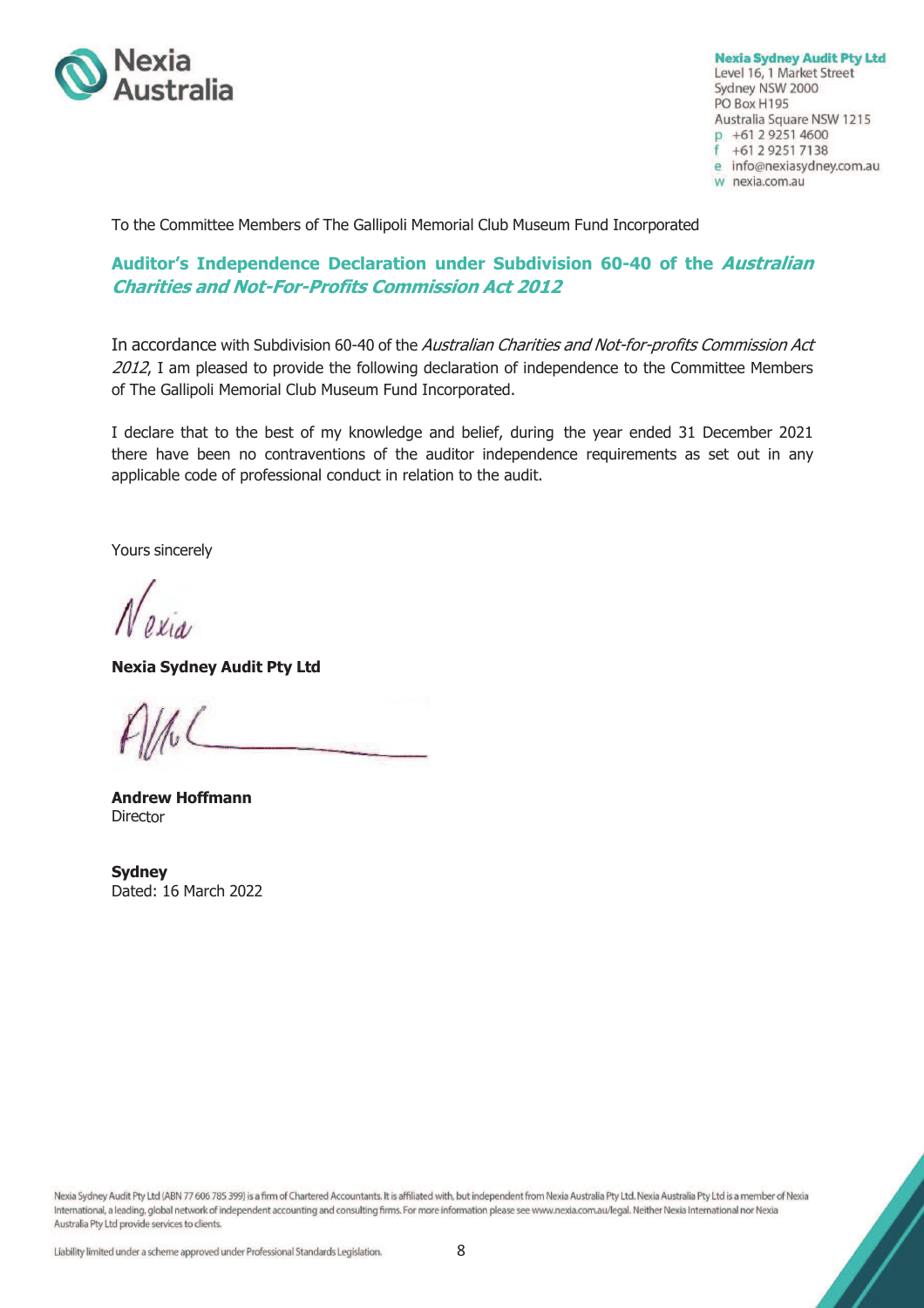

**Nexia Sydney Audit Pty Ltd** Level 16, 1 Market Street

Sydney NSW 2000 PO Box H195 Australia Square NSW 1215 p +61 2 9251 4600 +61 2 9251 7138 e info@nexiasydney.com.au w nexia.com.au

# **Independent Auditor's Report to the Members of The Gallipoli Memorial Club Museum Fund Incorporated**

### **Report on the Audit of the Financial Report**

#### **Opinion**

We have audited the annual report, being a special purpose financial report, of The Gallipoli Memorial Club Museum Fund Incorporated (the Association), which comprises the statement of financial position as at 31 December 2021, the statement of profit or loss and other comprehensive income, statement of changes in equity and statement of cash flows for the year then ended, and notes to the financial statements, including a summary of significant accounting policies, and the Committee members' declaration.

In our opinion, the accompanying annual report of the Association is in accordance with Division 60 of the Australian Charities and Not-for-profits Commission Act 2012, including:

- i) giving a true and fair view of the Association's financial position as at 31 December 2021 and of its financial performance for the year then ended; and
- ii) complying with Australian Accounting Standards to the extent described in Note 2, and Division 60 of the Australian Charities and Not-for-profits Commission Regulation 2013.

#### **Basis for opinion**

We conducted our audit in accordance with Australian Auditing Standards. Our responsibilities under those standards are further described in the 'auditor's responsibilities for the audit of the annual report' section of our report. We are independent of the Association in accordance with the ethical requirements of the Accounting Professional & Ethical Standards Board's APES 110 Code of Ethics for Professional Accountants (including Independence Standards) (the Code) that are relevant to our audit of the annual report in Australia. We have also fulfilled our other ethical responsibilities in accordance with the Code.

We believe that the audit evidence we have obtained is sufficient and appropriate to provide a basis for our opinion.

#### **Emphasis of matter regarding basis of accounting**

Without modifying our opinion, we draw attention to Note 2 to the annual report, which describes the basis of accounting. The annual report has been prepared for the purpose of fulfilling the Committee members' financial reporting responsibilities under the Australian Charities and Not-for-profits Commission Act 2012. As a result, the annual report may not be suitable for another purpose. Our opinion is not modified in respect of this matter.

#### **Other information**

The Committee members are responsible for the other information. The other information comprises the information in The Gallipoli Memorial Club Museum Fund Incorporated's annual report for the year ended 31 December 2021, but does not include the financial report and the auditor's report thereon. Our opinion on the annual report does not cover the other information and we do not express any form of assurance conclusion thereon. In connection with our audit of the annual report, our responsibility is to read the

Nexia Sydney Audit Pty Ltd (ABN 77 606 785 399) is a firm of Chartered Accountants. It is affiliated with, but independent from Nexia Australia Pty Ltd. Nexia Australia Pty Ltd is a member of Nexia International, a leading, global network of independent accounting and consulting firms. For more information please see www.nexia.com.au/legal. Neither Nexia International nor Nexia Australia Pty Ltd provide services to clients.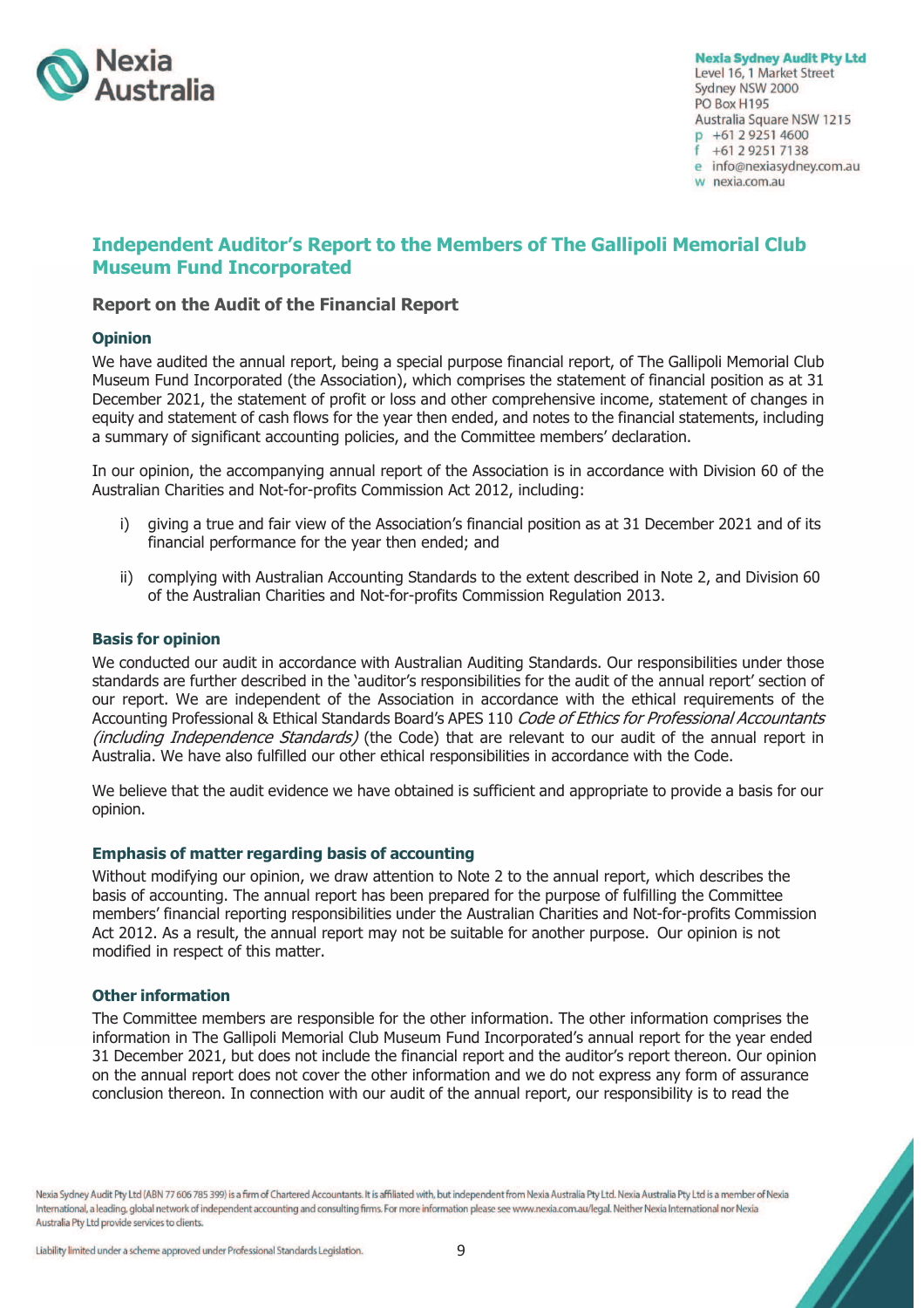other information and, in doing so, consider whether the other information is materially inconsistent with the annual report or our knowledge obtained in the audit or otherwise appears to be materially misstated.

If, based on the work we have performed, we conclude that there is a material misstatement of the other information we are required to report that fact. We have nothing to report in this regard.

#### **Committee members' responsibility for the annual report**

The Committee members of the Association are responsible for the preparation of the annual report that gives a true and fair view and have determined that the basis of preparation described in Note 2 to the financial statements is appropriate to meet the requirements of the Australian Charities and Not-for-profits Commission Act 2012 and is appropriate to meet the needs of the members. The Committee members are also responsible for such internal control as the Committee members determine is necessary to enable the preparation of the annual report that gives a true and fair view and is free from material misstatement, whether due to fraud or error.

In preparing the annual report, the Committee members are responsible for assessing the Association's ability to continue as a going concern, disclosing, as applicable, matters related to going concern and using the going concern basis of accounting unless the Committee members either intend to liquidate the Association or to cease operations, or have no realistic alternative but to do so.

#### **Auditor's responsibility for the audit of the annual report**

Our objectives are to obtain reasonable assurance about whether the annual report as a whole is free from material misstatement, whether due to fraud or error, and to issue an auditor's report that includes our opinion. Reasonable assurance is a high level of assurance, but is not a guarantee that an audit conducted in accordance with the Australian Auditing Standards will always detect a material misstatement when it exists. Misstatements can arise from fraud or error and are considered material if, individually or in the aggregate, they could reasonably be expected to influence the economic decisions of users taken on the basis of this annual report.

A further description of our responsibilities for the audit of the annual report is located at The Australian Auditing and Assurance Standards Board website at: www.auasb.gov.au/auditors\_responsibilities/ar4.pdf. This description forms part of our auditor's report.

### **Report on the Requirements of the Charitable Fundraising Act 1991 (NSW) and the Charitable Fundraising Regulation 2015 (NSW)**

We have audited the annual report as required by section 24(2) of the Charitable Fundraising Act 1991 (NSW). Our procedures included obtaining an understanding of the internal control structure for fundraising appeal activities and examination, on a test basis, of evidence supporting compliance with the accounting and associated record keeping requirements for fundraising appeal activities pursuant to the Charitable Fundraising Act 1991 and Charitable Fundraising Regulation 2015.

Because of any inherent limitations of any assurance engagement, it possible that fraud, error or noncompliance may occur and not be detected. An audit is not designed to detect all instances of noncompliance with the requirements prescribed in the above-mentioned Act and Regulation as an audit is not performed continuously throughout the period and the audit procedures performed in respect of compliance with these requirements are undertaken on a test basis. The audit opinion expressed in this report has been formed on the above basis.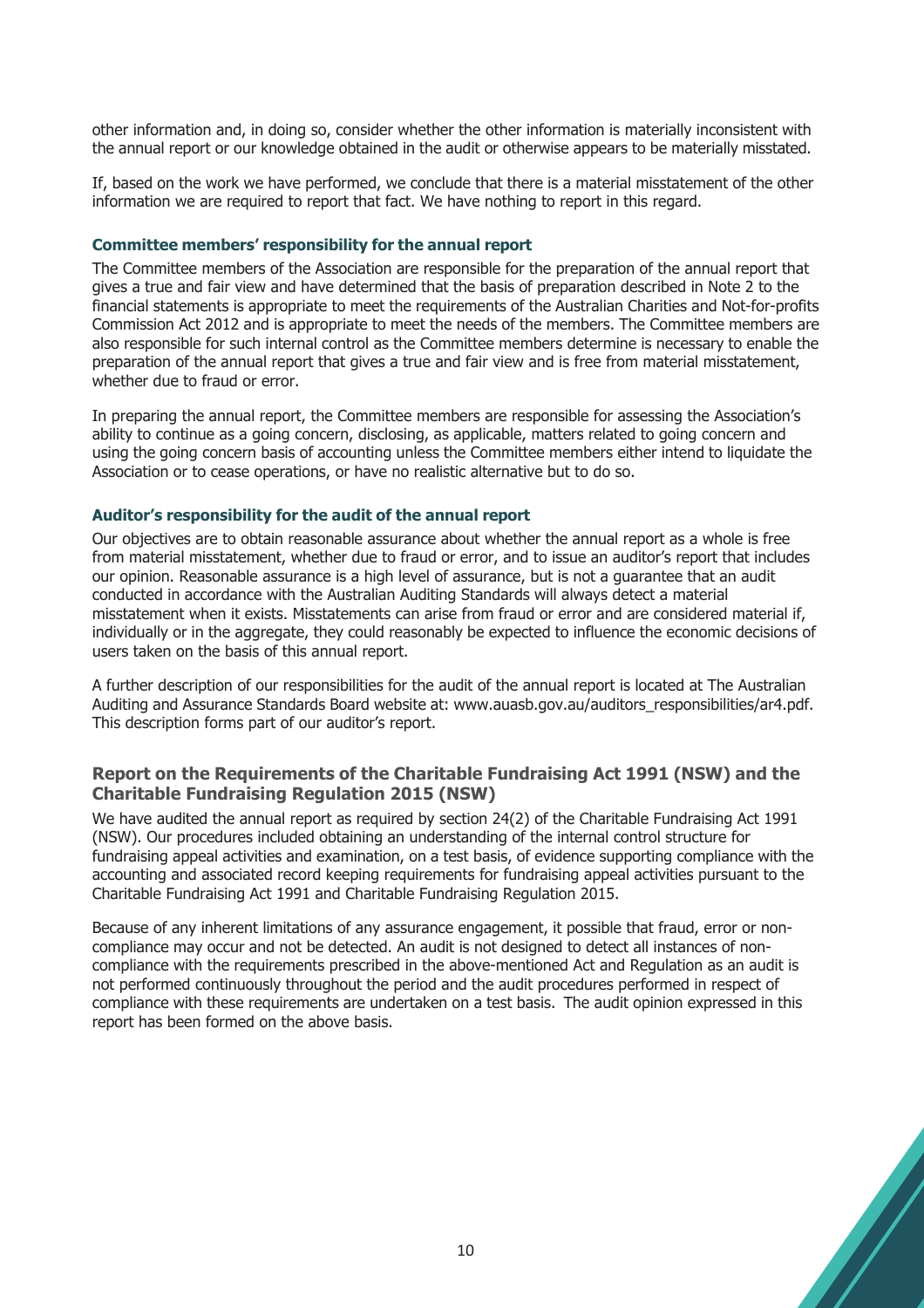### **Opinion**

In our opinion:

- a) The annual report gives a true and fair view of the financial results of fundraising appeal activities for the financial year ended 31 December 2021;
- b) The annual report has been properly drawn up, and the associated records have been properly kept for the financial year ended 31 December 2021, in accordance with the Charitable Fundraising Act 1991 and Regulations;
- c) Money received as a result of fundraising appeal activities conducted during the financial year ended 31 December 2021 has, in all material respects, been properly accounted for and applied in accordance with the Charitable Fundraising Act 1991 and Regulations; and
- d) There are reasonable grounds to believe that the Association will be able to pay its debts as and when they fall due.

**Nexia Sydney Audit Pty Ltd** 

**Andrew Hoffmann Director** Dated: 16 March 2022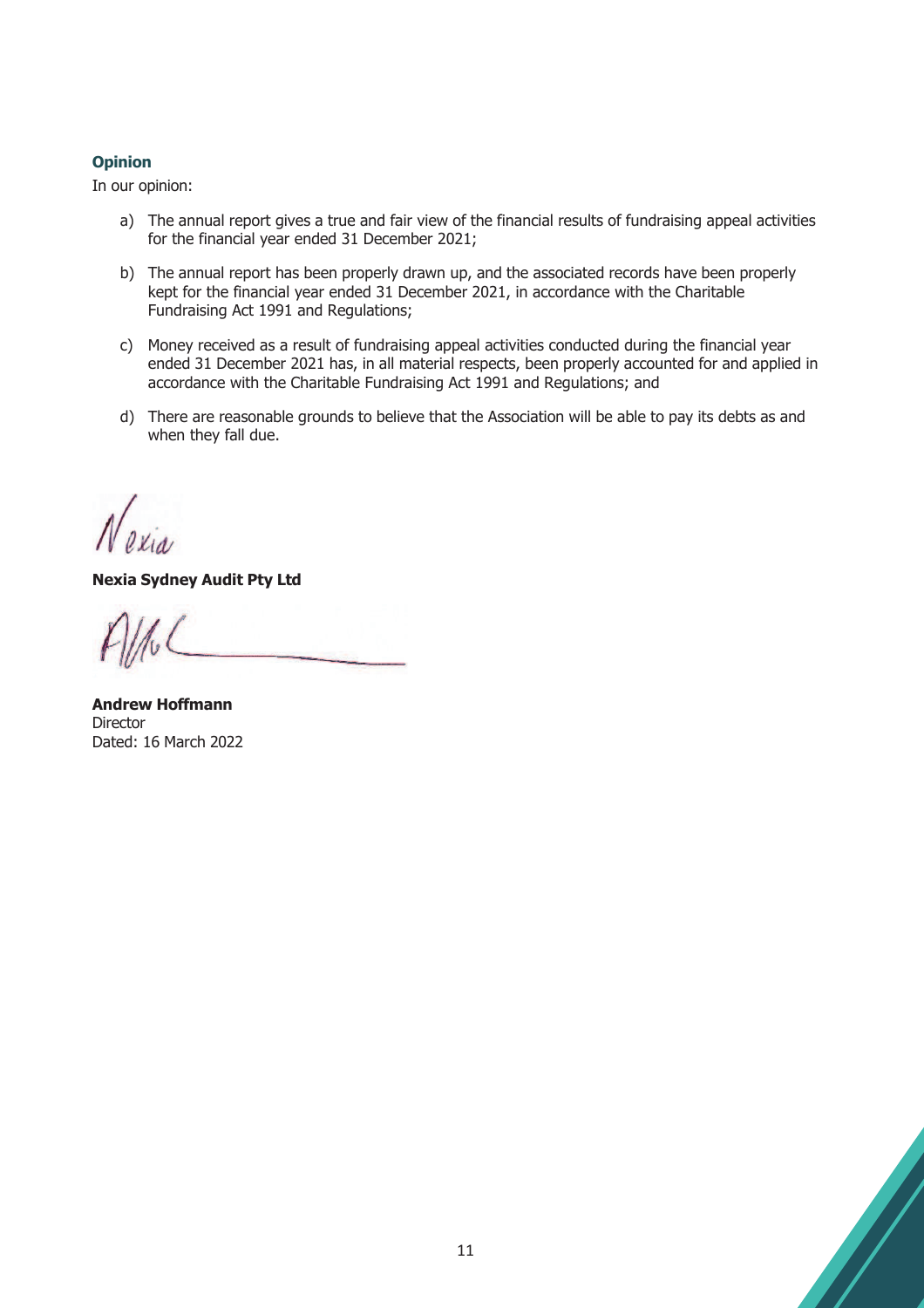# **COMMITTEE MEMBERS' DECLARATION**

The committee members have determined that the Fund is not a reporting entity and that this special purpose financial report should be prepared in accordance with the accounting policies described in note 3 to the financial statements.

The committee members of the Fund declare that, in their opinion:

- **1** The financial statements and accompanying notes, as set out on pages 13 to 22, are in accordance with Division 60 of the Australian Charities and Not-For-Profits Commission Act 2012 and:
	- **(a)** Comply with Accounting Standards to the extent disclosed in note 3 and Division 60 of the Australian Charities and Not-For-Profits Commission Regulations Act 2013; and
	- **(b)** Give a true and fair view of the financial position as at 31 December 2021 and the performance for the year ended on that date of the Fund.
- **2** There are reasonable grounds to believe that the Fund will be able to pay its debts as and when they become due and payable.
- **3** The provisions of the *Charitable Fundraising Act (NSW) 1991 and* regulations under that Act and the conditions attaching to the authority to fundraise have been complied with, and the internal controls exercised by the Fund are appropriate and effective in accounting for all income received.

This declaration is made in accordance with a resolution of the committee members and signed for and on behalf of the committee members by:

**J W Robertson D R Ford** *Committee Member Committee Member*

16 March 2022

Good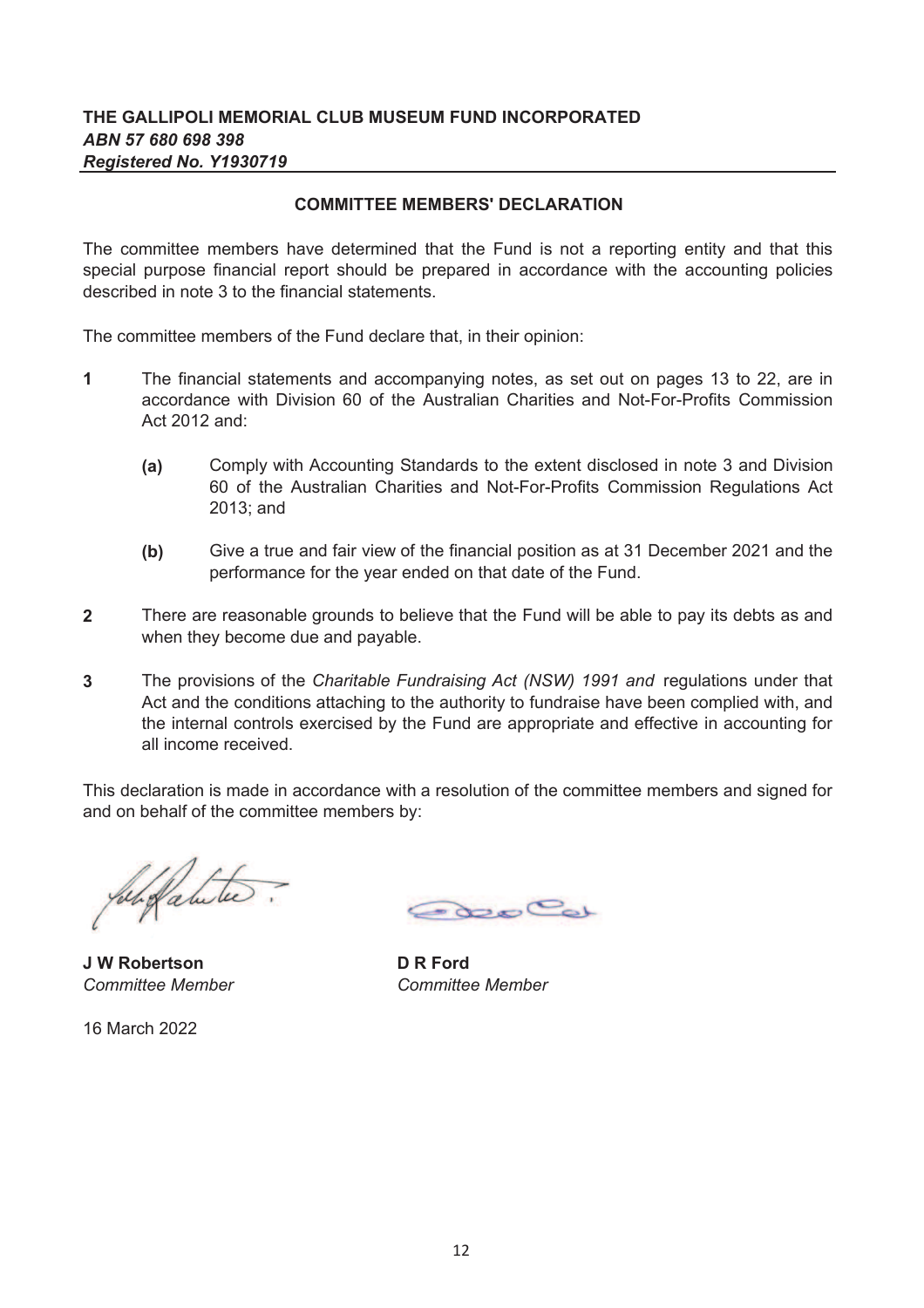# **STATEMENT OF PROFIT OR LOSS AND OTHER COMPREHENSIVE INCOME FOR THE YEAR ENDED 31 December 2021**

|                                                                                                             | <b>Note</b>    | 2021<br>\$ | 2020<br>\$ |
|-------------------------------------------------------------------------------------------------------------|----------------|------------|------------|
| <b>Financial Income</b>                                                                                     | 4<br>5         | 3,300      | 203,032    |
| <b>Other Expenses</b>                                                                                       |                | (18, 602)  | (14,556)   |
| (DEFICIT)/SURPLUS BEFORE INCOME TAX                                                                         |                | (15, 302)  | 188,476    |
| Income Tax Expense                                                                                          | 2 <sub>c</sub> |            |            |
| (DEFICIT)/SURPLUS FOR THE YEAR                                                                              |                | (15, 302)  | 188,476    |
| <b>Other Comprehensive Income after Income Tax</b>                                                          |                |            |            |
| (Decrement)/Increment in Fair Value through Other<br>Comprehensive Income in Investment Revaluation Reserve | 13             | (33, 703)  | 57,838     |
| TOTAL COMPREHENSIVE (DEFICIT)/SURPLUS FOR THE<br><b>YEAR</b>                                                |                | (49,005)   | 246,314    |

The above statement of profit or loss and other comprehensive income should be read in conjunction with the accompanying notes.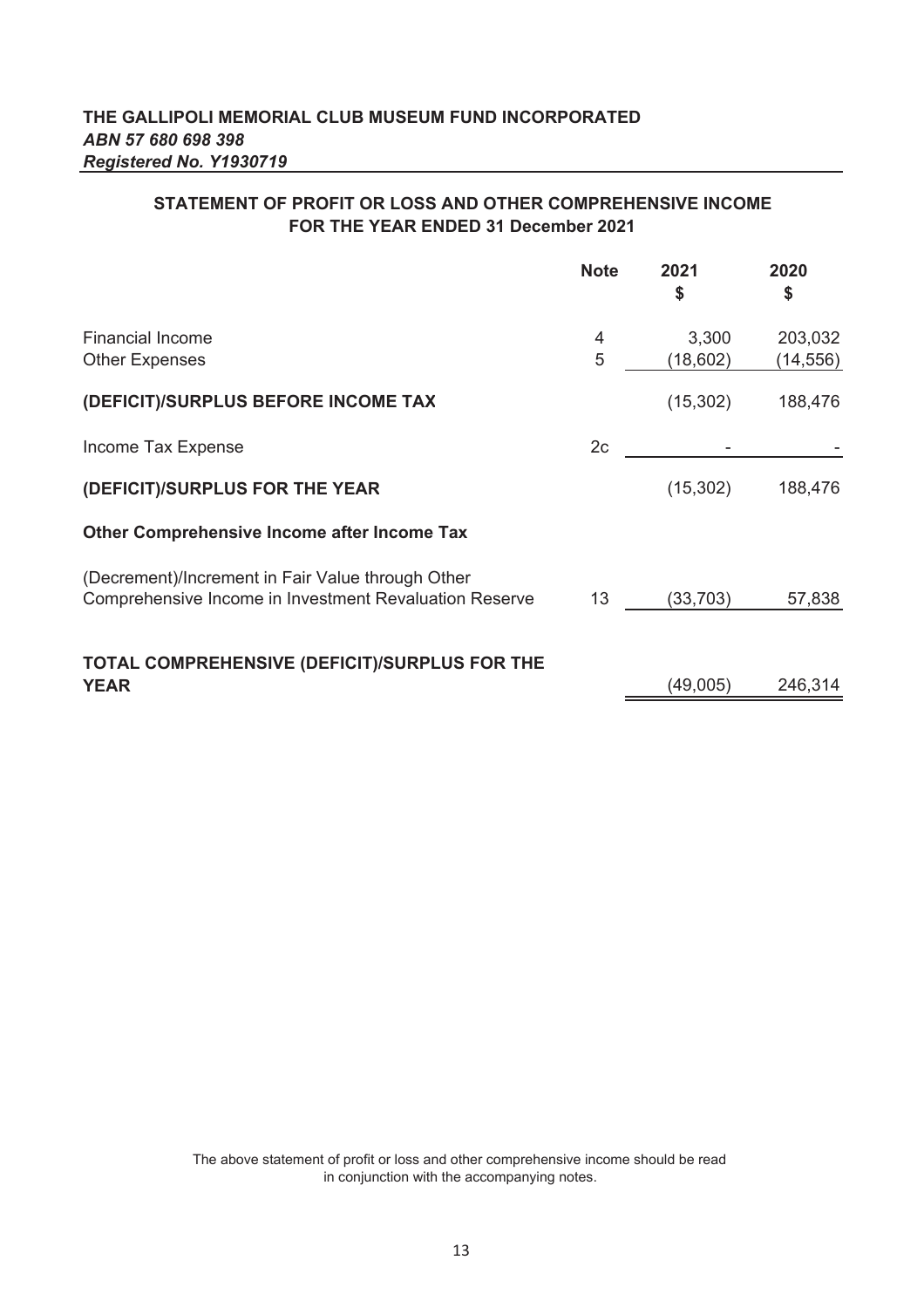# **STATEMENT OF FINANCIAL POSITION FOR THE YEAR ENDED 31 December 2021**

|                                               | <b>Note</b>      | 2021<br>\$              | 2020<br>\$              |
|-----------------------------------------------|------------------|-------------------------|-------------------------|
| <b>CURRENT ASSETS</b><br><b>Other Debtors</b> |                  |                         |                         |
| Cash and Cash Equivalents                     | $6\phantom{1}6$  | 572,051                 | 566,092                 |
| <b>TOTAL CURRENT ASSETS</b>                   |                  | 572,051                 | 566,092                 |
| <b>NON-CURRENT ASSETS</b>                     |                  |                         |                         |
| Museum Memorabilia                            | 7                | 667,926                 | 638,326                 |
| Plant, Property & Equipment                   | 8                | 202,893                 | 165,158                 |
| <b>Other Assets</b>                           | $\boldsymbol{9}$ | 1,003,404               | 1,001,808               |
| Investments                                   | 10               | 119,789                 | 123,534                 |
| <b>TOTAL NON-CURRENT ASSETS</b>               |                  | 1,994,012               | 1,928,826               |
| <b>TOTAL ASSETS</b>                           |                  | 2,566,063               | 2,494,918               |
| <b>CURRENT LIABILITIES</b>                    |                  |                         |                         |
| <b>Trade and Other Payables</b>               | 12               | 383,159                 | 263,009                 |
| <b>TOTAL CURRENT LIABILITIES</b>              |                  | 383,159                 | 263,009                 |
| <b>TOTAL LIABILITIES</b>                      |                  | 383,159                 | 263,009                 |
|                                               |                  |                         |                         |
| <b>NET ASSETS</b>                             |                  | 2,182,904               | 2,231,909               |
|                                               |                  |                         |                         |
| <b>MEMBERS' FUNDS</b>                         |                  |                         |                         |
| <b>Retained Surpluses</b><br><b>Reserves</b>  | 11<br>13         | 2,349,340<br>(166, 436) | 2,364,642<br>(132, 733) |
|                                               |                  |                         |                         |
| <b>TOTAL MEMBERS' FUNDS</b>                   |                  | 2,182,904               | 2,231,909               |

The above statement of financial position should be read in conjunction with the accompanying notes.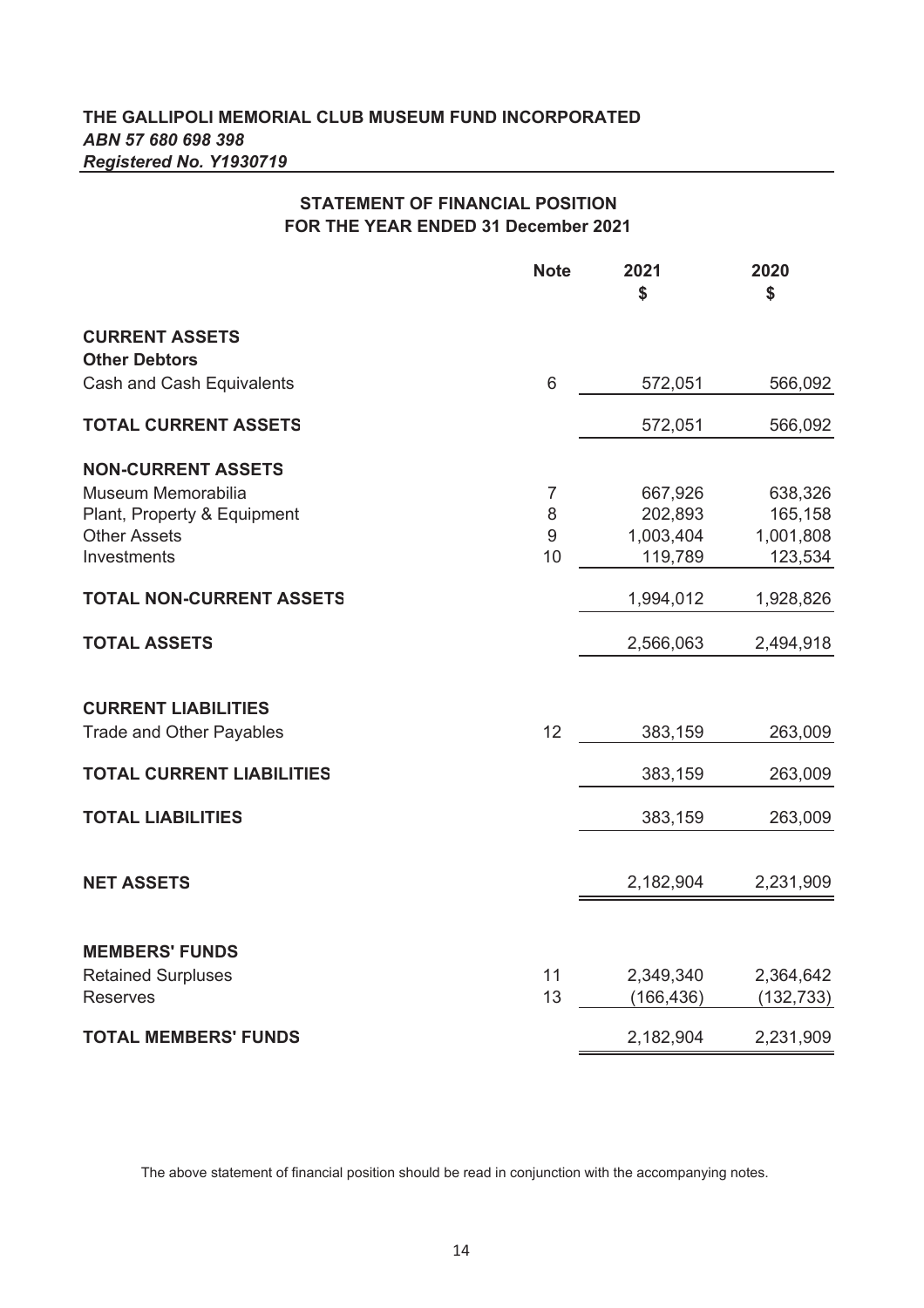# **STATEMENT OF CHANGES IN MEMBERS' FUNDS FOR THE YEAR ENDED 31 December 2021**

|                                                                                                                                                                                                   | <b>Note</b> | 2021<br>\$ | 2020<br>\$ |
|---------------------------------------------------------------------------------------------------------------------------------------------------------------------------------------------------|-------------|------------|------------|
| <b>TOTAL MEMBERS' FUNDS AT THE BEGINNING OF</b><br>THE FINANCIAL YEAR                                                                                                                             |             | 2,231,909  | 1,985,595  |
| (Deficit)/Surplus for the Year<br>Movement in Investment Revaluation Reserve resulting<br>from acquisition of and remeasurement to market value<br>of Fair Value of the Investments through Other | 11          | (15, 302)  | 188,476    |
| Comprehensive Income                                                                                                                                                                              | 13          | (33, 703)  | 57,838     |
| <b>TOTAL MEMBERS' FUNDS AT THE END OF THE</b><br><b>FINANCIAL YEAR</b>                                                                                                                            |             | 2,182,904  | 2,231,909  |

The above statement of changes in members' funds should be read in conjunction with the accompanying notes.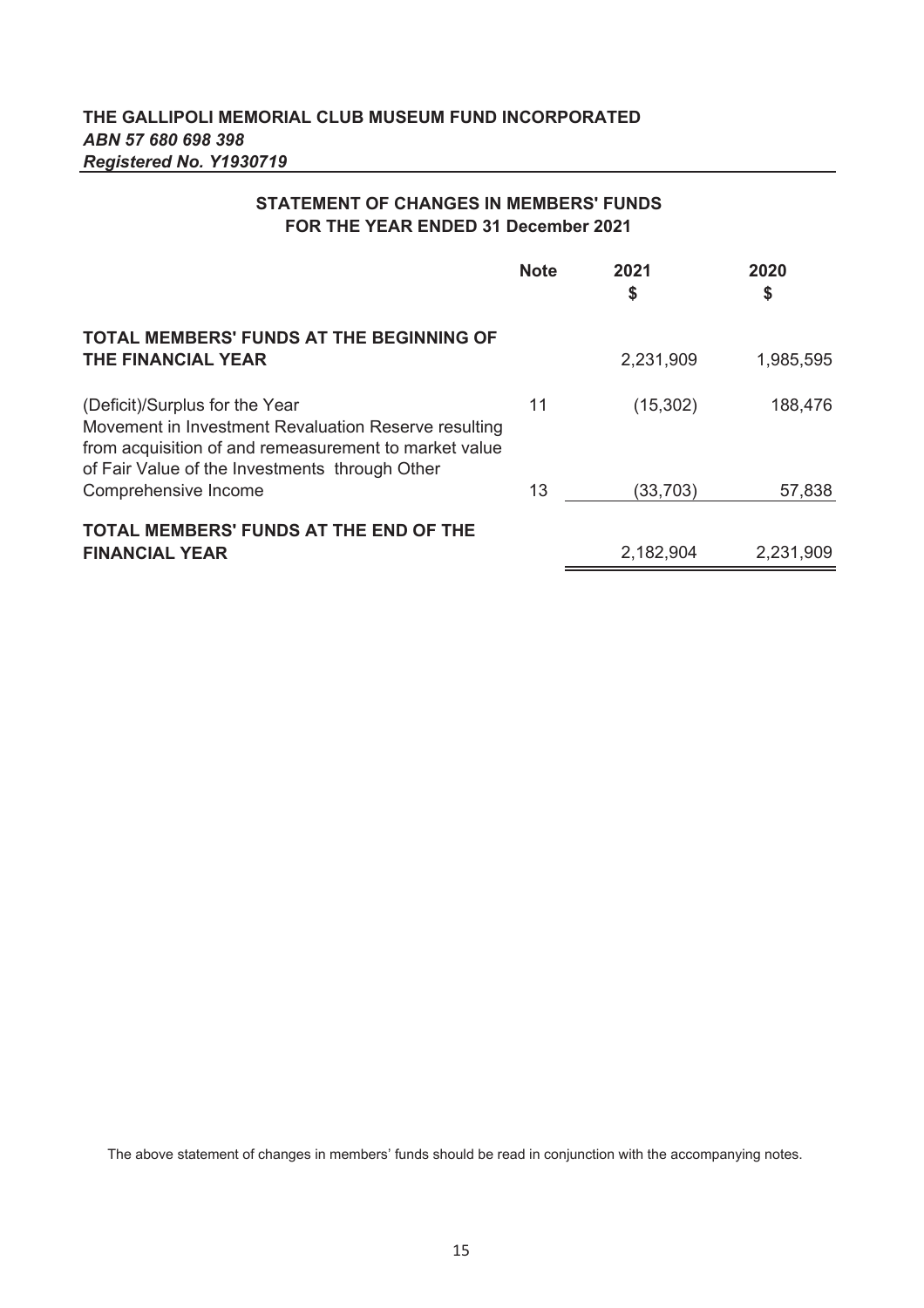# **STATEMENT OF CASH FLOWS FOR THE YEAR ENDED 31 December 2021**

|                                                             | <b>Note</b> | 2021<br>\$  | 2020<br>\$     |
|-------------------------------------------------------------|-------------|-------------|----------------|
| <b>CASH FLOWS FROM OPERATING ACTIVITIES</b>                 |             |             |                |
| <b>Receipts from Operations</b><br><b>Interest Received</b> |             | 5,902<br>57 | 209,734<br>518 |
| <b>Net Cash From Operating Activities</b>                   | 15ii        | 5,959       | 210,252        |
| <b>CASH FLOWS USED IN INVESTING ACTIVITIES</b>              |             |             |                |
| Payments to related party                                   |             |             | (1,889)        |
| <b>Net Cash Used In Investing Activities</b>                |             |             | (1,889)        |
| <b>NET INCREASE IN CASH HELD</b>                            |             | 5,959       | 208,363        |
| Cash and Equivalents at Beginning of the Financial<br>Year  |             | 566,092     | 357,729        |
| Cash and Equivalents at End of the Financial Year           | 15i         | 572,051     | 566,092        |

The above Statement of Cash Flows should be read in conjunction with the accompanying notes.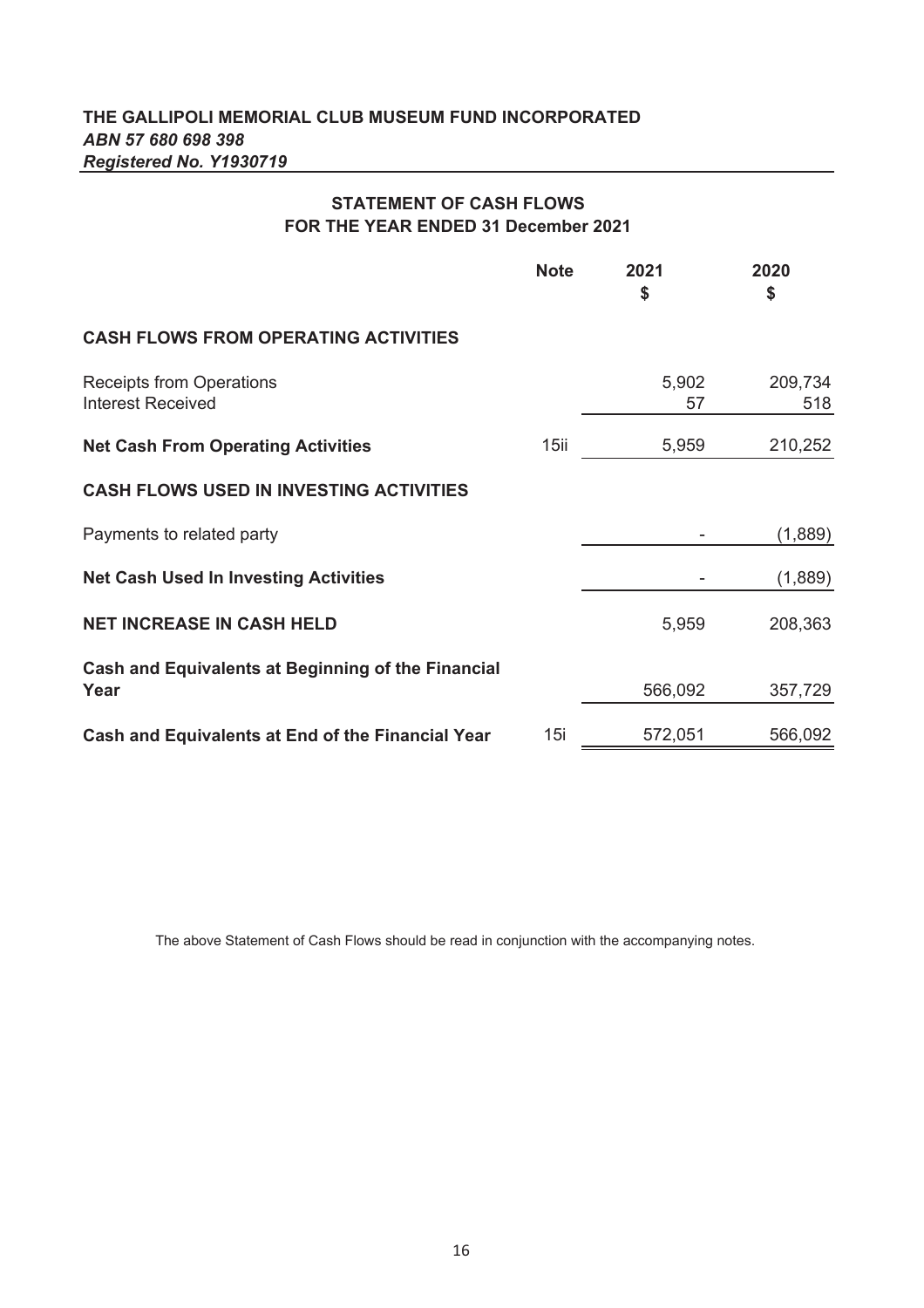#### **1 REPORTING ENTITY**

The Gallipoli Memorial Club Museum Fund Incorporated, incorporated and domiciled in Australia, is an incorporated association. The address of the registered office is 11 Austin Avenue, Croydon NSW 2132.

The financial report includes financial statements for the Fund as an individual entity. The principal activity of the entity is the acquisition and preservation of museum memorabilia.

The Gallipoli Memorial Club Museum Fund Incorporated is a not-for-profit entity. In the opinion of the Committee Members, The Gallipoli Memorial Club Museum Fund Incorporated is not a reporting entity as its users may obtain the financial information they need. These special purpose financial statements have been prepared for distribution to members and for the purposes of fulfilling the reporting requirements under the Australian Charities and Not-for-profits Commission Act 2012, the Associations Incorporation Act 2009, the basis of accounting specified by all Australian Accounting Standards and Interpretations, and the disclosure requirements of Accounting Standards AASB 101 : *Presentation of Financial Statements* , AASB 107 : *Cash Flow Statements* , AASB 108 : *Accounting Policies, Changes in Accounting Estimates and Errors* , and AASB 1031 : *Materiality* and AASB 1054.

The committee members have concluded that the requirements set out in AASB 10 and AASB 128 are not applicable as the initial assessment on its interests in other entities indicated that it does not have any subsidiaries, associates or joint ventures. Hence, the financial statements comply with all the recognition and measurement requirements in Australian Accounting Standards.

#### **2 BASIS OF PREPARATION**

The financial statements have been prepared on an accrual basis and are based on historical costs. They do not take into account changing money values or, except where stated specifically, current valuations of non-current assets.

The following significant accounting policies, which are consistent with the previous period unless stated otherwise, have been adopted in the preparation of these financial statements.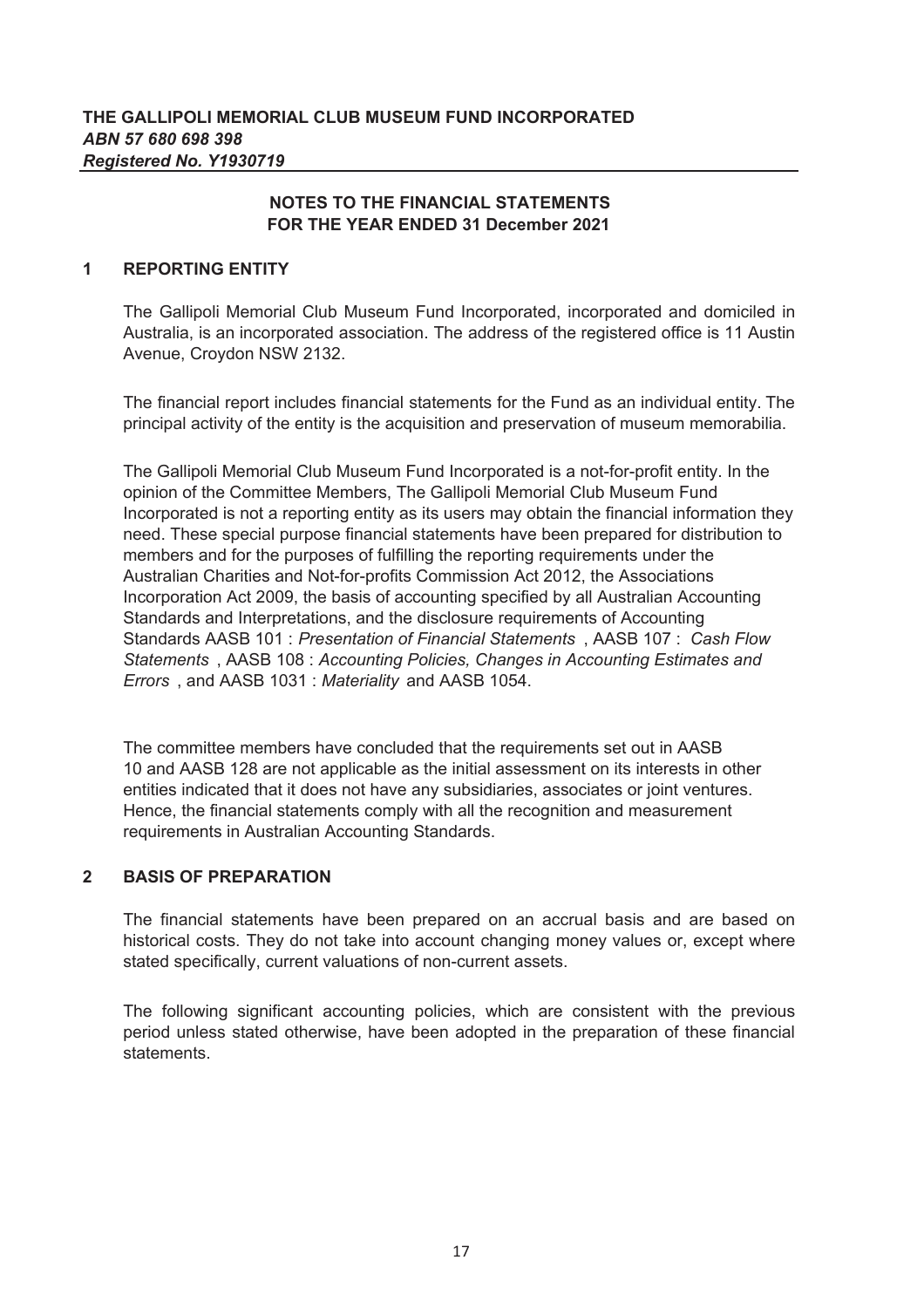#### **2 BASIS OF PREPARATION (CONTINUED)**

#### **a Income Recognition**

### *Interest Income*

Interest income is recognised as it accrues, taking into account the effective yield on the financial asset.

#### **b Goods and Services Tax ("GST")**

Revenues, expenses and assets are recognised net of the amount of GST, except where the amount of GST incurred is not recoverable from the Australian Taxation Office ("ATO"). In these circumstances, the GST is recognised as part of the cost of acquisition of the asset or as part of an item of the expense.

Receivables and payables are stated with the amount of GST included.

The net amount of GST recoverable from, or payable to, the ATO is included as either a current asset or liability in the Statement of Financial Position.

Cash flows are included in the Statement of Cash Flows on a gross basis. The GST components of cash flows arising from investing and financing activities which are recoverable from, or payable to, the ATO are classified as operating cash flows.

#### **c Income Tax**

The fund is exempt from income tax under the provisions of the Income Tax Assessment Act 1997.

#### **d Recoverable Amount of Non-Current Assets**

The carrying amount of non-current assets is reviewed annually by the committee members to ensure that it is not in excess of the recoverable amount of these assets. The recoverable amount is assessed on the basis of the expected net cash flows which will be received from the assets employment and subsequent disposal. The expected net cash flows have not been discounted to their present value using a market determined risk adjusted discount rate.

#### **3 NEW OR AMENDED ACCOUNTING STANDARDS AND INTERPRETATIONS**

The company has adopted all of the new or amended Accounting Standards and Interpretations issued by the Australian Accounting Standards Board ('AASB") that are mandatory for the current reporting period.

The adoption of these Accounting Standards and Interpretations did not have any significant impact on the financial performance or position of the company.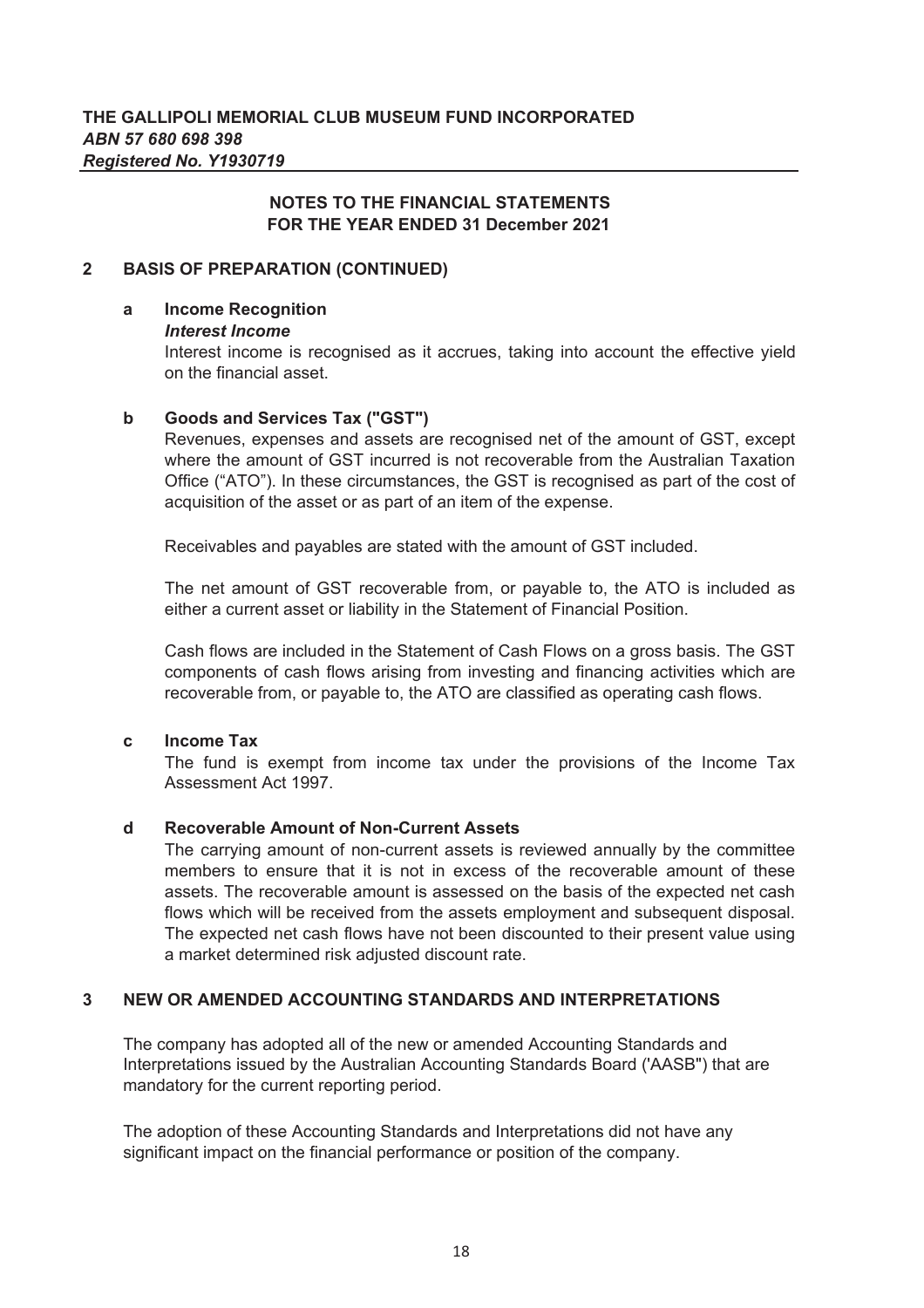|   | <b>NOTES TO THE FINANCIAL STATEMENTS</b><br>FOR THE YEAR ENDED 31 December 2021                   |                                        |                    |
|---|---------------------------------------------------------------------------------------------------|----------------------------------------|--------------------|
| 4 | <b>FINANCIAL INCOME</b>                                                                           | 2021<br>\$                             | 2020<br>\$         |
|   | Interest Income<br>Art Prize Entry Fees<br>Museum Development Fund - Donations                    | 683<br>2,617                           | 3,032<br>200,000   |
|   |                                                                                                   | 3,300                                  | 203,032            |
| 5 | <b>OTHER EXPENSES</b>                                                                             |                                        |                    |
|   | Surplus/Deficit for the year is after charging the<br>following specific expenses:                |                                        |                    |
|   | Art Prize Expenses<br><b>Museum Expenses</b><br>Rent and Storage<br><b>Fees Paid</b><br>Transport | 3,703<br>2,000<br>12,214<br>390<br>295 | 2,805<br>11,751    |
|   |                                                                                                   | 18,602                                 | 14,556             |
| 6 | <b>CASH AND CASH EQUIVALENTS</b>                                                                  |                                        |                    |
|   | Macquarie Bank Cash Management Account<br>NAB Business Maximiser Cash Management                  | 51,049                                 | 45,147             |
|   | Account<br><b>Financial Assets at Amortised Cost</b>                                              | 220,967<br>300,035                     | 220,945<br>300,000 |
|   |                                                                                                   | 572,051                                | 566,092            |
| 7 | <b>MUSEUM MEMORABILIA</b>                                                                         |                                        |                    |

Anzac Centenary and Wartime Memorabilia 210,765 210,765 Art Prize Acquisitions and the control of the 457,161 and 427,561 667,926 638,326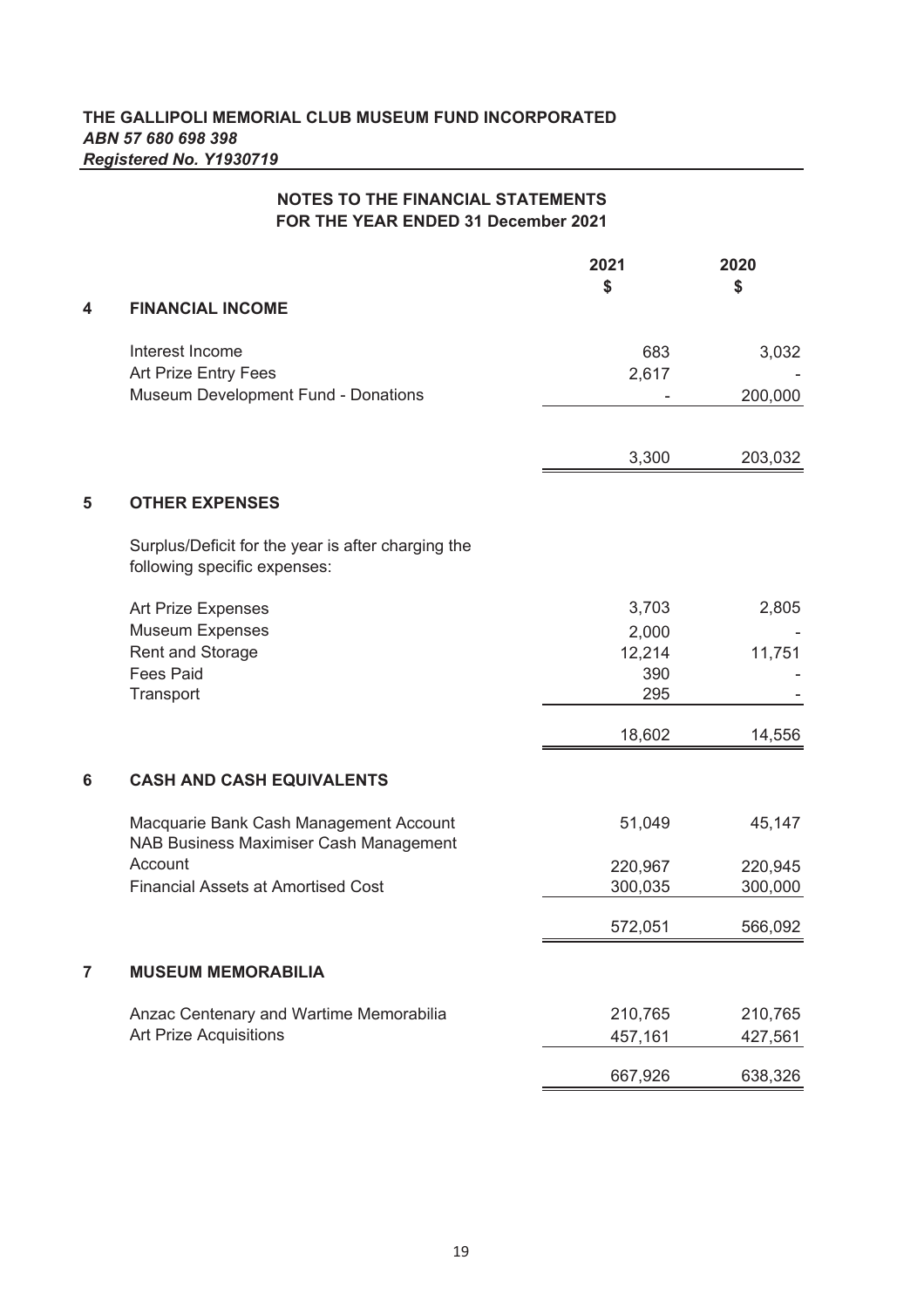| 8 | <b>PLANT PROPERTY &amp; EQUIPMENT</b> | 2021    | 2020    |
|---|---------------------------------------|---------|---------|
|   | Leasehold Improvements                | 202,893 | 165,158 |

This amount is the capitalisation of amounts incurred for architectural design and consultants' reports to be included in the development application for the Gallipoli Museum at premises at 12 Loftus Street.

### **9 OTHER ASSETS**

| <b>Current</b>       |           |           |
|----------------------|-----------|-----------|
| <b>Other Debtors</b> | 3,404     | 1,808     |
| <b>Non-Current</b>   |           |           |
| <b>Deposits</b>      | 1,000,000 | 1,000,000 |
|                      | 1,003,404 | 1,001,808 |

The Fund has paid to The Gallipoli Memorial Club Limited an interest free deposit of \$1,000,000 in anticipation of the establishment and operation of a museum by the Fund within the Club's premises. The Club entered into an Option Deed with AMPC on 7 April 2014, as amended. AMPC exercised the Airspace Lot Option on 22 December 2017. It will result in the existing Loftus Street premises being refurbished and the acquisition of a stratum unit at 12 Loftus Street.

#### **10 INVESTMENTS**

| Fair Value through Other Comprehensive Income |           |            |
|-----------------------------------------------|-----------|------------|
| Bionomics Limited - at cost                   | 286,224   | 256.266    |
| Net change in value                           | (166,435) | (132, 732) |
|                                               |           |            |
| Market Value                                  | 119.789   | 123,534    |

In accordance with AASB9 the company has made the irrevocable election to classify its equity investment as Fair Value through Other Comprehensive Income (FVOCI).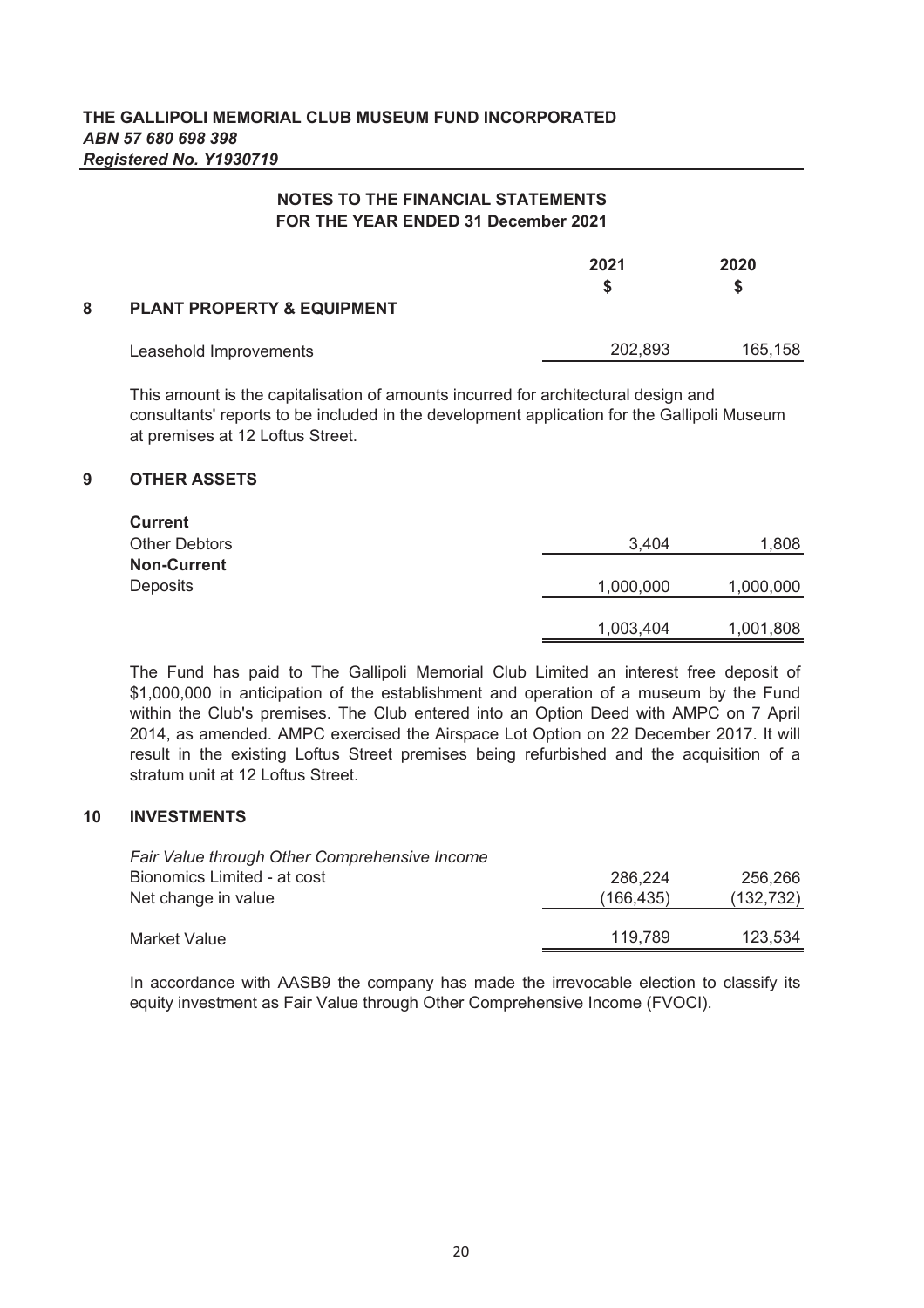|         |                                                                                 | 2021<br>\$            | 2020<br>\$           |
|---------|---------------------------------------------------------------------------------|-----------------------|----------------------|
| 11      | <b>RETAINED SURPLUSES</b>                                                       |                       |                      |
|         | Retained Surplus at the Beginning of the Year<br>Surplus/(Deficit) for the Year | 2,364,642<br>(15,302) | 2,176,166<br>188,476 |
|         | Retained Surplus at the End of the Year                                         | 2,349,340             | 2,364,642            |
| $12 \,$ | <b>TRADE AND OTHER PAYABLES</b>                                                 |                       |                      |
|         | <b>GST Paid</b><br>Loan from Related Party                                      | (1,058)<br>384,217    | (1,218)<br>264,227   |
|         | <b>Total Current Trade and Other Payables</b>                                   | 383,159               | 263,009              |
|         |                                                                                 |                       |                      |

### **13 RESERVES**

| Fair Value through Other Comprehensive Income Investment Revaluation Reserve |            |            |  |
|------------------------------------------------------------------------------|------------|------------|--|
| Balance at the Beginning of the Year                                         | (132, 733) | (190, 571) |  |
| Increment/(Decrement) for the Year                                           | (33,703)   | 57,838     |  |
| Balance at the End of the Year                                               | (166, 436) | (132, 733) |  |

### **14 COMMITTEE MEMBER DISCLOSURES**

#### **A Committee Members**

Robertson, John William Ware, Stephen Leonard Codd, Edward Daryl Heathwood, Scott William James Hanchard, Gregory William Higgins, Marc Tetley, Glenn The persons who were committee member of the Fund during the financial year were: Ford, David Radcliffe Brogan, John Dominic

#### **B TRANSACTIONS WITH COMMITTEE-MEMBER RELATED ENTITIES**

Nominal sub-commissions, amounting to less than \$50 in 2020 (2021: nil), were received by Mr Codd as a result of his employment with Bell Potter Securities Limited and related to the arrangement of the Museum Fund's investment in shares. This arrangement was contracted under normal terms and conditions.

#### **C Remuneration of Committee Members**

All committee members act in an honorary capacity and receive no remuneration. In accordance with the Fund's Constitution, committee members may be reimbursed for out-ofpocket expenses incurred while acting on behalf of the Fund.